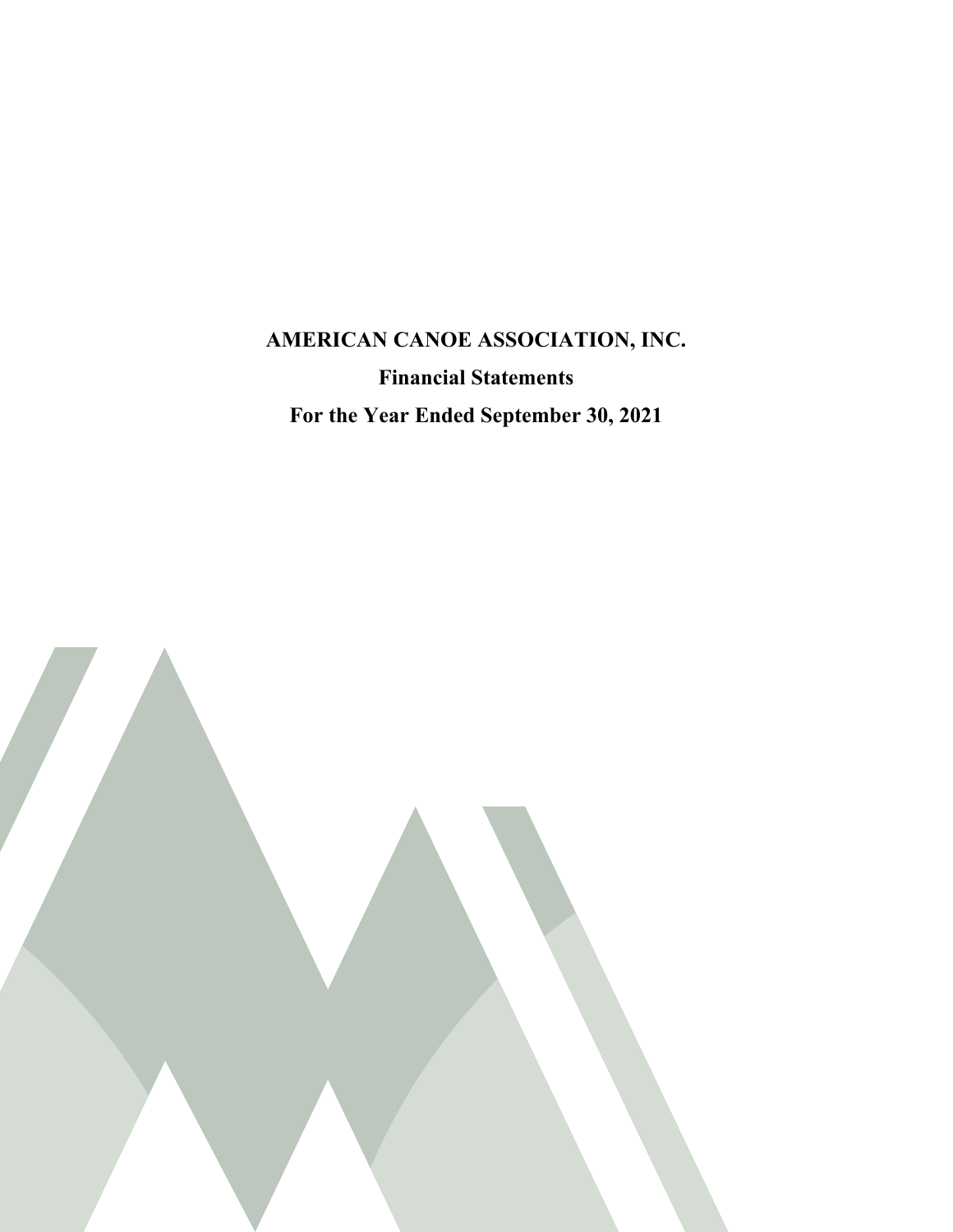### **TABLE OF CONTENTS**

| Independent Auditor's Report 1                      |  |  |  |  |
|-----------------------------------------------------|--|--|--|--|
| Statement of Financial Position 3                   |  |  |  |  |
| Statement of Activities and Changes in Net Assets 4 |  |  |  |  |
| Statement of Functional Expenses 5                  |  |  |  |  |
| Statement of Cash Flows 6                           |  |  |  |  |
| Notes to Financial Statements 7                     |  |  |  |  |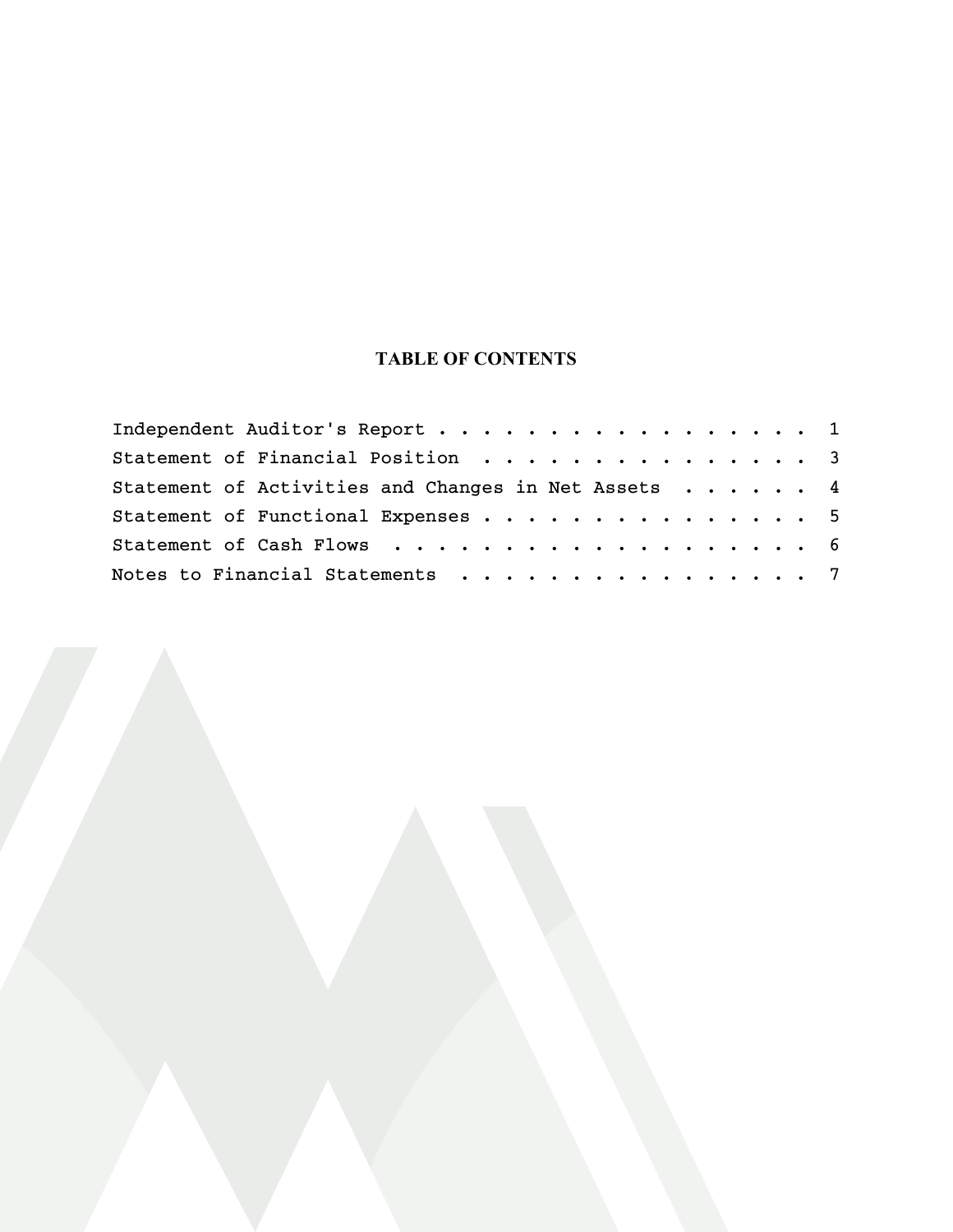

#### INDEPENDENT AUDITOR'S REPORT

To the Board of Directors American Canoe Association, Inc. Fredericksburg, Virginia

We have audited the accompanying financial statements of American Canoe Association, Inc. (a nonprofit organization), which comprise the statement of financial position as of September 30, 2021, and the related statements of activities and changes in net assets, functional expenses, and cash flows for the year then ended, and the related notes to the financial statements.

#### Management's Responsibility for the Financial Statements

Management is responsible for the preparation and fair presentation of these financial statements in accordance with accounting principles generally accepted in the United States of America; this includes the design, implementation, and maintenance of internal control relevant to the preparation and fair presentation of financial statements that are free from material misstatement, whether due to fraud or error.

#### Auditor's Responsibility

Our responsibility is to express an opinion on these financial statements based on our audit. We conducted our audit in accordance with auditing standards generally accepted in the United States of America. Those standards require that we plan and perform the audit to obtain reasonable assurance about whether the financial statements are free of material misstatement.

An audit involves performing procedures to obtain audit evidence about the amounts and disclosures in the financial statements. The procedures selected depend on the auditor's judgment, including the assessment of the risks of material misstatement of the financial statements, whether due to fraud or error. In making those risk assessments, the auditor considers internal control relevant to the entity's preparation and fair presentation of the financial statements in order to design audit procedures that are appropriate in the circumstances, but not for the purpose of expressing an opinion on the effectiveness of the entity's internal control. Accordingly, we express no such opinion. An audit also includes evaluating the appropriateness of accounting policies used and the reasonableness of significant accounting estimates made by management, as well as evaluating the overall presentation of the financial statements.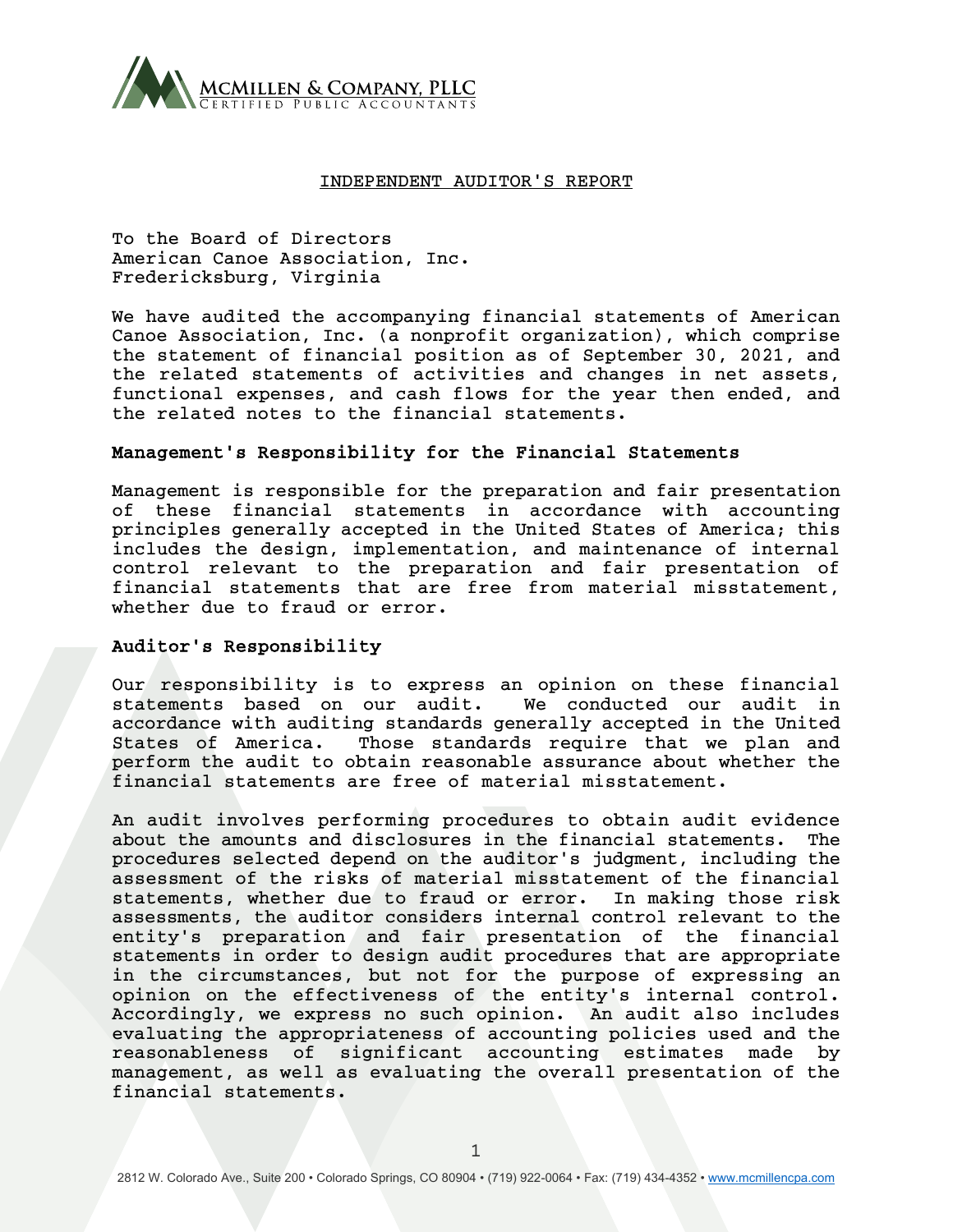We believe that the audit evidence we have obtained is sufficient and appropriate to provide a basis for our audit opinion.

#### Opinion

In our opinion, the financial statements referred to in the first paragraph present fairly, in all material respects, the financial position of American Canoe Association, Inc., as of September 30, 2021, and the changes in its net assets and its cash flows for the year then ended in accordance with accounting principles generally accepted in the United States of America.

#### Emphasis of Other Matter

As described in Note K, in March 2020, the World Health Organization declared a pandemic related to a fast-spreading novel strain of coronavirus. The outbreak caused significant global disruption in commercial and noncommercial activities. The disruption may have a significant impact on future financial performance; however, the ultimate impact of this global concern cannot be determined. Our opinion is not modified with respect to that matter.

#### Report on Summarized Comparative Information

We have previously audited the American Canoe Association, Inc.'s financial statements for the year ended September 30, 2020 and expressed an unmodified opinion on those audited financial statements in our report dated April 30, 2021. In our opinion the summarized comparative information presented herein as of and for the year ended September 30, 2020, is consistent, in all material respects, with the audited financial statements from which it has been derived.

## *McMillen & Company, PLLC*

Colorado Springs, Colorado December 23, 2021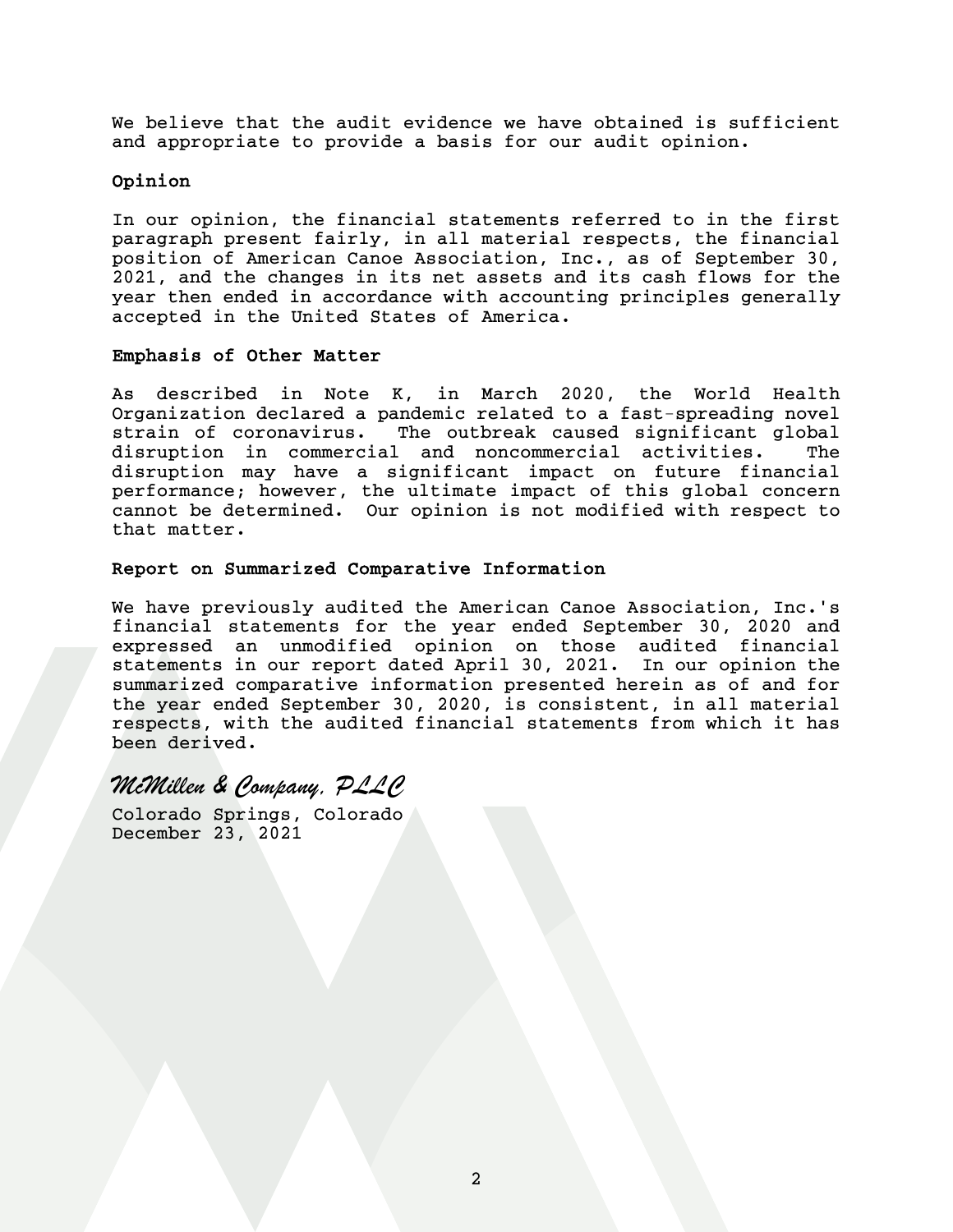### AMERICAN CANOE ASSOCIATION, INC. Statement of Financial Position September 30, 2021 (With Summarized Comparative Amounts for 2020)

|                                                                                                                                                          | ASSETS                     |                                                    |    |                                                             |
|----------------------------------------------------------------------------------------------------------------------------------------------------------|----------------------------|----------------------------------------------------|----|-------------------------------------------------------------|
|                                                                                                                                                          |                            | 2021                                               |    | 2020                                                        |
| CURRENT ASSETS:<br>Cash and cash equivalents<br>Accounts receivable<br>USOPC grants receivable<br>Inventory                                              |                            | \$<br>1,022,839<br>6,909<br>21,874<br>17,999       | \$ | 768,239<br>708<br>16,229                                    |
| Prepaid expenses                                                                                                                                         |                            | 39,171                                             |    | 35,221                                                      |
| Total current assets                                                                                                                                     |                            | 1,108,792                                          |    | 820,397                                                     |
| <b>INVESTMENTS</b>                                                                                                                                       |                            | 163,677                                            |    | 124,108                                                     |
| PROPERTY AND EQUIPMENT<br>Land<br>Computer equipment<br>Furniture and equipment<br>Leasehold improvement<br>Camp assets<br>Less accumulated depreciation |                            | 1,659,221<br>17,247<br>33,120<br>5.000<br>(51,954) |    | 1,659,221<br>44,566<br>46,610<br>4,835<br>5,000<br>(94,974) |
| Property and equipment - net                                                                                                                             |                            | 1,662,634                                          |    | <u>1,665,258</u>                                            |
| TOTAL ASSETS                                                                                                                                             |                            | \$<br>2,935,103                                    | \$ | 2,609,763                                                   |
|                                                                                                                                                          | LIABILITIES AND NET ASSETS |                                                    |    |                                                             |
| CURRENT LIABILITIES:<br>Accounts payable<br>Accrued liabilities<br>Deferred revenue                                                                      |                            | \$<br>8,469<br>53,135<br>74,390                    | Ŝ. | 14,691<br>31,614<br>93,684                                  |

Note payable 23,442 61,054 Total current liabilities 159,436 201,043

Without donor restrictions  $1,967,789$   $1,668,732$ 

TOTAL LIABILITIES AND NET ASSETS  $\frac{1}{5}$  2,935,103 \$ 2,609,763

designated 493,777 457,810 With donor restrictions  $\frac{314,101}{282,178}$ Total net assets 2,775,667 2,408,720

NET ASSETS:

Without donor restrictions - Board

See Notes to Financial Statements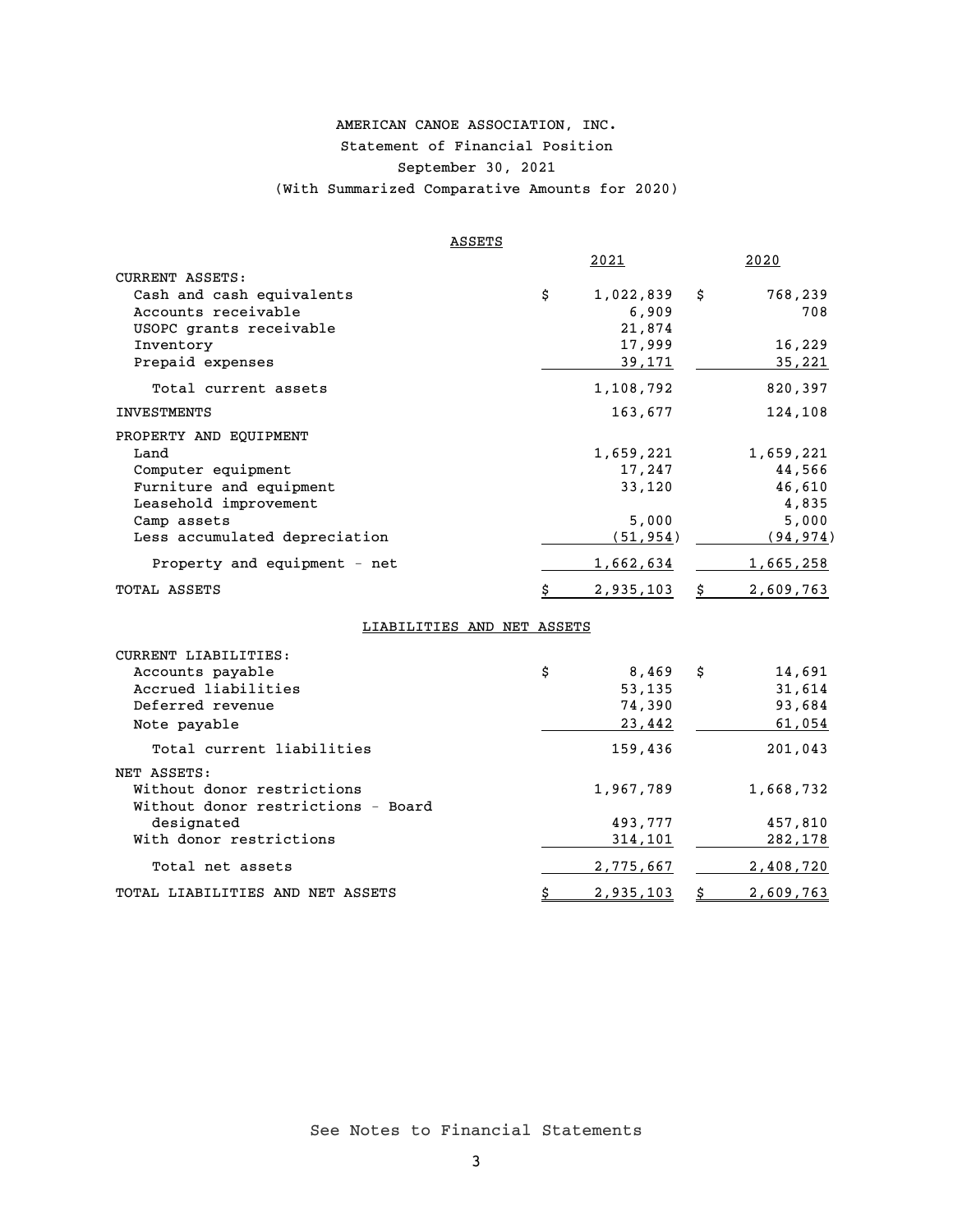#### AMERICAN CANOE ASSOCIATION, INC. Statement of Activities and Changes in Net Assets For the Year Ended September 30, 2021 (With Summarized Comparative Amounts for 2020)

|                                   | Without Donor<br>Restrictions |    | With Donor<br>Restrictions |    | 2021<br>Totals | 2020<br>Totals |
|-----------------------------------|-------------------------------|----|----------------------------|----|----------------|----------------|
| SUPPORT AND REVENUE:              |                               |    |                            |    |                |                |
| Membership, net discounts and     |                               |    |                            |    |                |                |
| refunds of \$15,305 and \$15,515  | \$<br>810,443                 | \$ |                            | Ŝ. | 810,443        | \$<br>565,223  |
| Program income                    | 395,937                       |    |                            |    | 395,937        | 132,516        |
| Grants from the USOPC             | 339,097                       |    |                            |    | 339,097        | 180,272        |
| Government grants                 | 164,385                       |    |                            |    | 164,385        | 352,362        |
| Paycheck Protection Program       | 91,200                        |    |                            |    | 91,200         | 95,200         |
| Contributions and other grants    | 44,911                        |    | 44,812                     |    | 89,723         | 317,196        |
| Investment income/loss            | 36,082                        |    | 3,602                      |    | 39,684         | 9,386          |
| Insurance income and other fees   | 37,213                        |    |                            |    | 37,213         | 34,399         |
| Sales of inventory, net direct    |                               |    |                            |    |                |                |
| costs of \$5,997 and \$5,790      | 27,168                        |    |                            |    | 27,168         | 10,826         |
| Other revenue                     | 22,130                        |    |                            |    | 22,130         | 5,394          |
| Gain from sale of assets          | 6,291                         |    |                            |    | 6,291          |                |
| In-kind income                    |                               |    |                            |    |                | 6,810          |
| Loss from obsolete inventory      |                               |    |                            |    |                | (8, 226)       |
| Satisfied program restrictions    | 16,491                        |    | (16, 491)                  |    |                |                |
| Total support and revenue         | 1,991,348                     |    | 31,923                     |    | 2,023,271      | 1,701,358      |
| EXPENSES:                         |                               |    |                            |    |                |                |
| Program Services                  | 1,431,208                     |    |                            |    | 1,431,208      | 1,207,706      |
| Supporting services:              |                               |    |                            |    |                |                |
| General and administrative        | 225,116                       |    |                            |    | 225,116        | 121,378        |
| Total supporting services         | 225,116                       |    |                            |    | 225,116        | 121,378        |
| Total expenses                    | 1,656,324                     |    |                            |    | 1,656,324      | 1,329,084      |
| CHANGE IN NET ASSETS              | 335,024                       |    | 31,923                     |    | 366,947        | 372,274        |
| NET ASSETS, beginning of the year | 2,126,542                     |    | 282,178                    |    | 2,408,720      | 2,036,446      |
| NET ASSETS, end of year           | 2,461,566                     | Ś  | 314,101                    |    | \$2,775,667    | \$2,408,720    |
|                                   |                               |    |                            |    |                |                |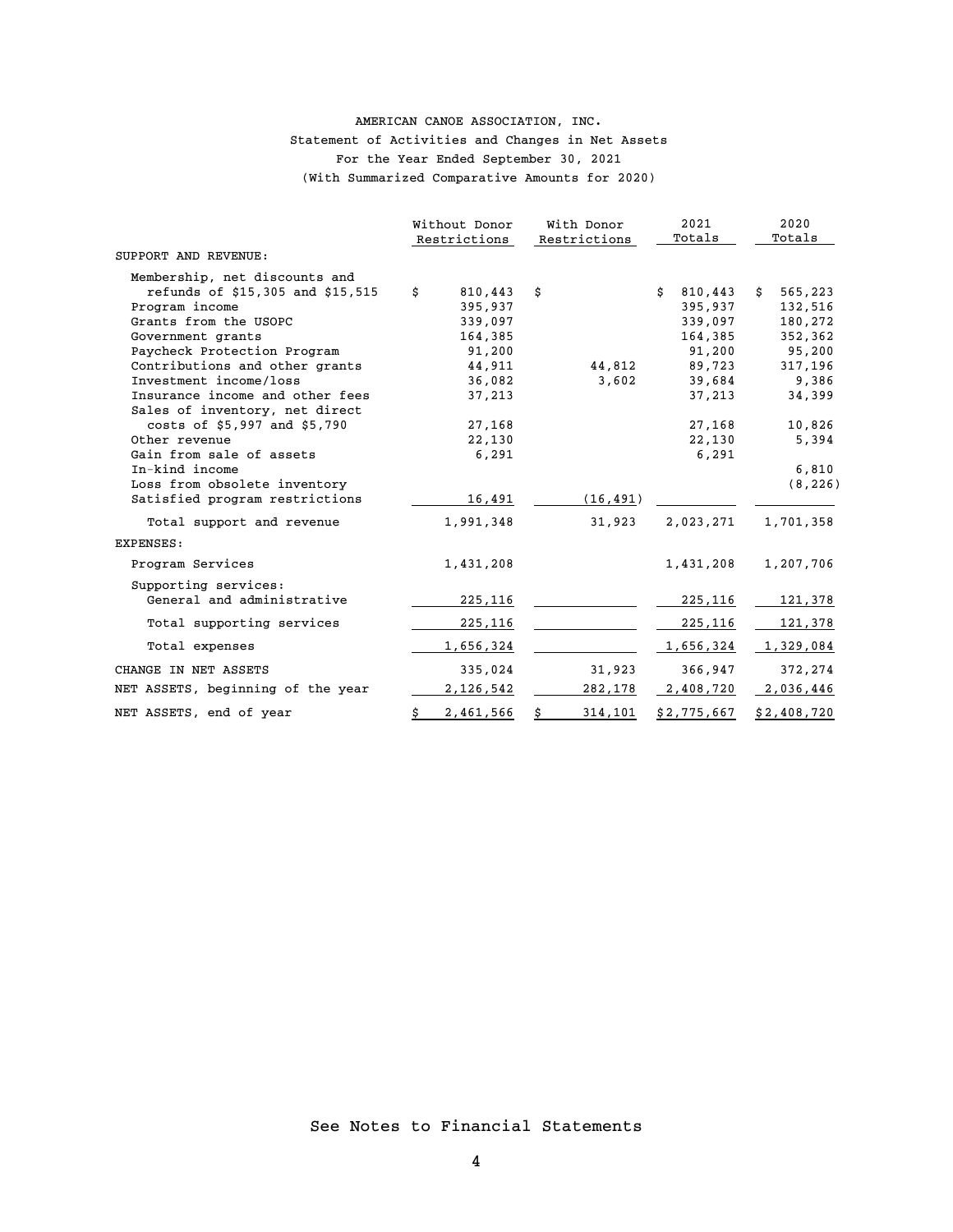#### AMERICAN CANOE ASSOCIATION, INC. Statement of Functional Expenses For the Year Ended September 30, 2021

(With Summarized Comparative Amounts for 2020)

|                                 |               | Safety        |               |                 |                | 2021            | 2020            |
|---------------------------------|---------------|---------------|---------------|-----------------|----------------|-----------------|-----------------|
|                                 |               | Education     |               | Total Program   | General &      | Total           | Total           |
|                                 | Membership    | & Instruction | Competition   | Services        | Administrative | Expenses        | Expenses        |
| Salaries                        | 150,356<br>\$ | \$<br>101,663 | 104,292<br>\$ | 356,311<br>\$   | \$<br>111,600  | 467,911<br>\$   | 437,532<br>\$   |
| Travel                          |               |               | 364,305       | 364,305         | 1,180          | 365,485         | 74,831          |
| Insurance                       | 78,534        | 660           | 19,954        | 99,148          | 751            | 99,899          | 83,372          |
| Advertising & promotion         | 180           | 97,700        | (311)         | 97,569          | 762            | 98,331          | 234,747         |
| Equipment rental & maintenance  |               |               | 83,398        | 83,398          | 13,308         | 96,706          | 5,680           |
| Other direct event costs        | 867           |               | 64,813        | 65,680          | 381            | 66,061          | 42,528          |
| Camp Sebago expense             | 54,442        |               |               | 54,442          |                | 54,442          | 79,178          |
| IT/web expenses                 | 26,433        | 5,848         | 8,070         | 40,351          | 6,433          | 46,784          | 26,758          |
| Outside contract services       | 4,175         | 3,795         | 32,062        | 40,032          | 4,175          | 44,207          | 49,390          |
| Rent                            | 20,753        | 5,765         | 1,729         | 28,247          | 6,614          | 34,861          | 49,630          |
| Credit card processing fees     | 14,595        |               | 18,955        | 33,550          |                | 33,550          | 19,638          |
| Payroll tax                     | 9,601         | 8,119         | 4,405         | 22,125          | 10,499         | 32,624          | 37,185          |
| Medical testing                 |               |               | 30,017        | 30,017          |                | 30,017          |                 |
| Accounting fees                 |               |               |               |                 | 29,550         | 29,550          | 7,592           |
| Office expenses                 | 23,365        |               |               | 23,365          | 4,511          | 27,876          | 44,430          |
| Employee benefits               | 6,504         | 6,504         | 6,504         | 19,512          | 6,504          | 26,016          | 33,535          |
| Sugar Island improvements       | 15,357        |               |               | 15,357          |                | 15,357          | 11,661          |
| Grants expenses                 |               | 14,850        |               | 14,850          |                | 14,850          | 10,900          |
| Supplies                        | 4,180         | 414           |               | 4,594           | 9,488          | 14,082          | 13,824          |
| Sponsorship                     |               |               | 10,311        | 10,311          |                | 10,311          | 5,750           |
| Telephone                       | 4,571         | 1,269         | 381           | 6,221           | 1,398          | 7,619           | 8,226           |
| Miscellaneous                   | 2,796         | 3,409         |               | 6,205           | 1,251          | 7,456           | 494             |
| Memberships & dues              |               | 6,675         |               | 6,675           |                | 6,675           | 12,175          |
| Cost of goods sold              | 5,997         |               |               | 5,997           |                | 5,997           | 5,790           |
| Real estate & personal prop tax |               |               | (85)          | (85)            | 5,631          | 5,546           | 5,026           |
| Utilities                       | 2,873         | 798           | 239           | 3,910           | 879            | 4,789           | 6,656           |
| Bank/finance charge             |               |               | 264           | 264             | 4,260          | 4,524           | 397             |
| Interest - general              |               |               |               |                 | 3,818          | 3,818           | 3,594           |
| Depreciation                    | 656           | 1,207         | 525           | 2,388           | 236            | 2,624           | 4,449           |
| Legal fees                      |               |               | 2,500         | 2,500           |                | 2,500           |                 |
| Janitorial services             |               |               |               |                 | 1,200          | 1,200           | 3,250           |
| Staff development               |               |               |               |                 | 656            | 656             | 1,321           |
| Business registration fees      |               |               |               |                 | 31             | 31              | 285             |
| In-kind expenses                |               |               |               |                 |                |                 | 6,810           |
| Bad debts                       | (34)          |               |               | (34)            |                | (34)            | 8,240           |
|                                 | 426,201       | 258,676       | 752,328       | 1,437,205       | 225,116        | 1,662,321       | 1,334,874       |
| Less: cost of goods sold        | (5, 997)      |               |               | (5, 997)        |                | (5, 997)        | (5, 790)        |
| Total expenses as reported on   |               |               |               |                 |                |                 |                 |
| the statement of activities     | 420,204<br>\$ | 258,676       | 752,328       | 1,431,208<br>\$ | 225,116<br>Ŝ   | 1,656,324<br>\$ | 1,329,084<br>\$ |

See Notes to Financial Statements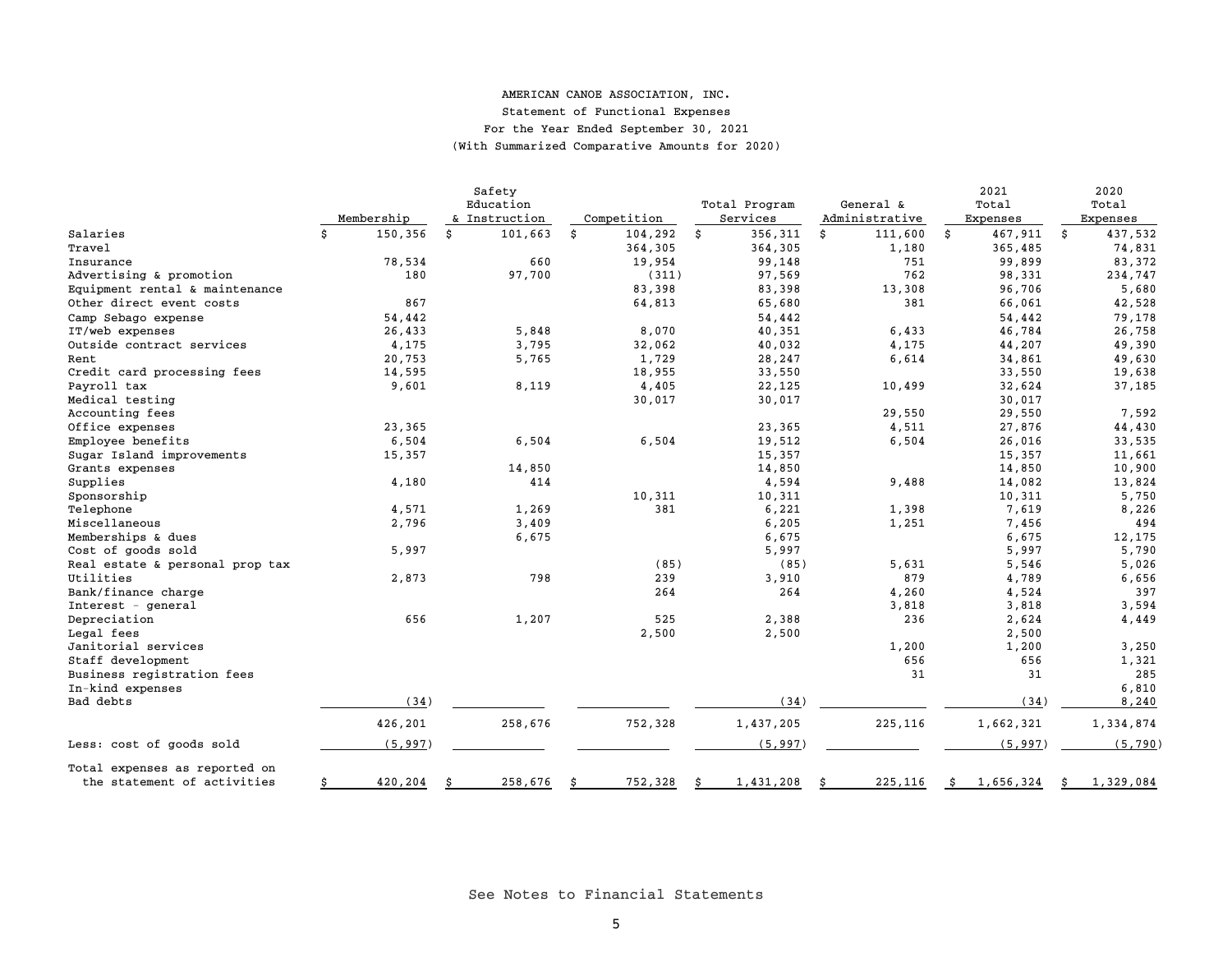## AMERICAN CANOE ASSOCIATION, INC.

Statement of Cash Flows

For the Year Ended September 30, 2021

(With Summarized Comparative Amounts for 2020)

|                                          | <u> 2021</u>         | <u>2020</u>    |
|------------------------------------------|----------------------|----------------|
| CASH FLOWS FROM OPERATING ACTIVITIES:    |                      |                |
| Change in net assets                     | \$<br>366,947        | 372,274<br>\$. |
| Adjustments to reconcile change in net   |                      |                |
| assets to net cash provided              |                      |                |
| by operating activities:                 |                      |                |
| Depreciation                             | 2,624                | 4,449          |
| Realized and unrealized (gains) losses   | (37, 987)            | (8, 419)       |
| Gain on disposal of equipment            | (6, 291)             |                |
| Paycheck Protection Program              | (91, 200)            | (95, 200)      |
| (Increase) decrease in operating assets: |                      |                |
| Accounts receivable                      | (6, 201)             | 12,598         |
| Grant receivable                         | (21, 874)            |                |
| Inventory                                | (1, 770)             | 10,900         |
| Prepaid expenses                         | (3, 950)             | (18, 179)      |
| Increase (decrease) in operating         |                      |                |
| liabilities:                             |                      |                |
| Accounts payable                         | (6, 222)             | (116,007)      |
| Accrued liabilities                      | 21,521               | (12, 463)      |
| Deferred revenue                         | (19, 294)            | (25, 285)      |
| Total adjustments                        | (170, 644)           | (247, 606)     |
| Net cash provided by                     |                      |                |
| operating activities                     | 196,303              | 124,668        |
| CASH FLOWS FROM INVESTING ACTIVITIES:    |                      |                |
| Change in investments, net               | (1, 582)             | (905)          |
| Proceeds from sale of equipment          | 6,291                |                |
| Aquisition of property and equipment     |                      | (1, 341)       |
|                                          |                      |                |
| Net cash provided (used) by              |                      |                |
| investing activities                     | 4,709                | (2, 246)       |
| CASH FLOWS FROM FINANCING ACTIVITIES:    |                      |                |
| Proceeds from the Paycheck               |                      |                |
| Protection Program                       | 91,200               | 95,200         |
| Principal payments on note payable       | (37, 612)            | (19, 266)      |
|                                          |                      |                |
| Net cash provided by                     |                      |                |
| financing activities                     | 53,588               | 75,934         |
| NET INCREASE IN CASH                     | 254,600              | 198,356        |
| CASH AND CASH EQUIVALENTS,               |                      |                |
| beginning of year                        | <u>768,239</u>       | 569,883        |
|                                          |                      |                |
| CASH AND CASH EQUIVALENTS,               |                      |                |
| end of year                              | $1,022,839$ \$<br>\$ | 768,239        |

See Notes to Financial Statements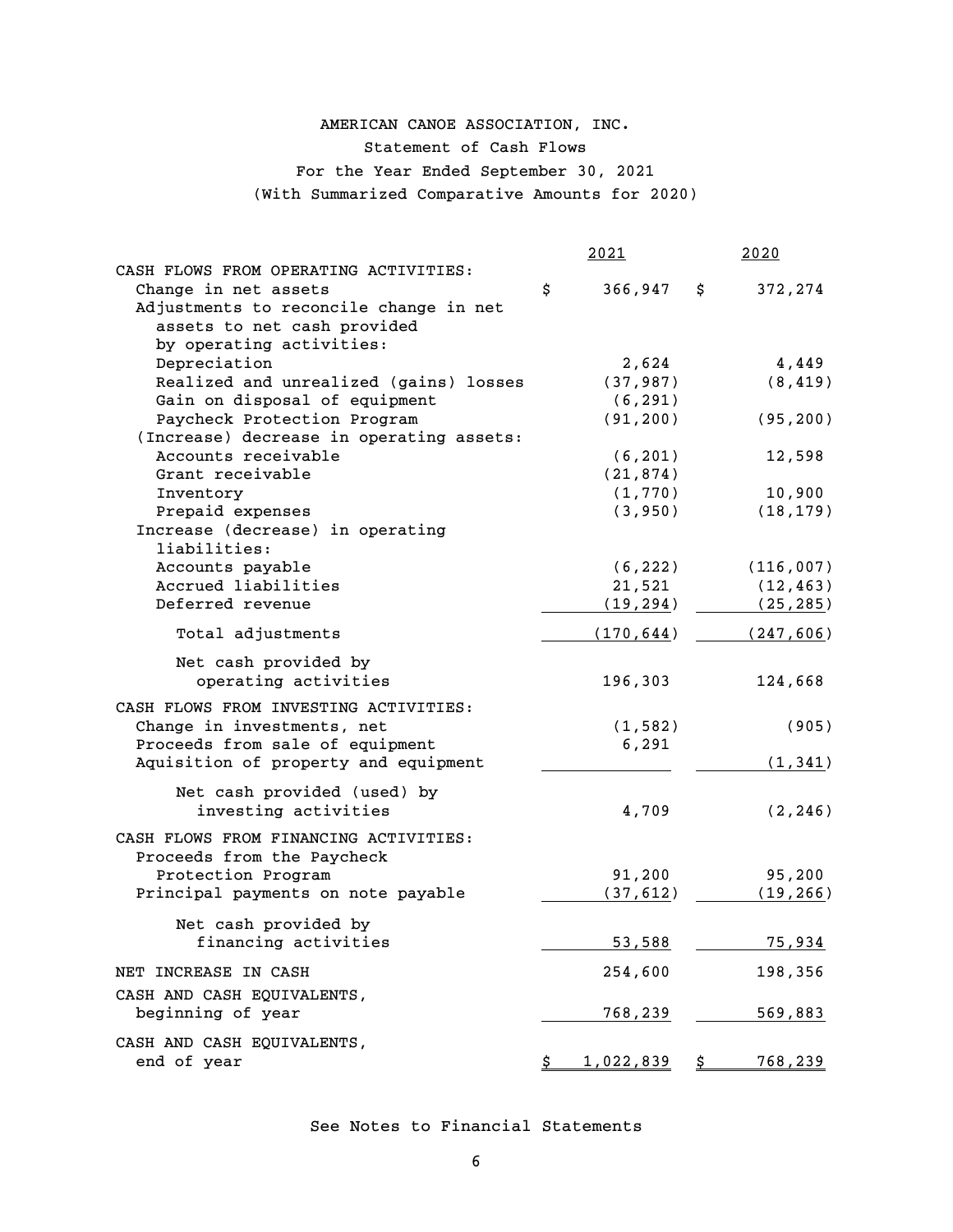### AMERICAN CANOE ASSOCIATION, INC. Notes to Financial Statements For the Year Ended September 30, 2021

#### A. SUMMARY OF SIGNIFICANT ACCOUNTING POLICIES

#### Organization

American Canoe Association, Inc. (the Association) is the national governing body for paddling sports, making it responsible for the promotion and development of all styles of this sport in the United States of America. The Association serves the broader paddling public by providing education related to all aspects of paddling, stewardship support to help protect paddling environments, and sanctioning of programs and events to promote paddle-sport competition, exploration, and recreation. The Association was founded in 1880 and incorporated in 1927, in the State of New York. In 2017, it acquired recognition as the national governing body for the sport of paddling with the United States Olympic & Paralympic Committee (USOPC).

#### New Accounting Pronouncements

In August 2018, the FASB issued ASU 2018-13, Fair Value Measurement: Disclosure Framework – Changes to the Disclosure Requirements for Fair Value Measurement (820). This ASU is effective for fiscal years beginning after December 15, 2019, with early adoption permissible. This ASU removes and modifies certain disclosures, adding disclosures related to fair value measurement. The Association adopted this standard during the year ended September 30, 2021.

#### Basis of Presentation

The financial statement presentation follows the recommendations of accounting principles generally accepted in the United States of America (GAAP). The Association held controlling financial interests in two dormant/defunct entities described in Note E. However, since these entities had no financial activity during the years ended September 30, 2021 and 2020, the Association has not presented these financial statements on a consolidated basis.

Net assets, revenues, gains, and losses are classified based on the existence or absence of donor or grantor-imposed restrictions. Accordingly, net assets and changes therein are classified and reported as follows: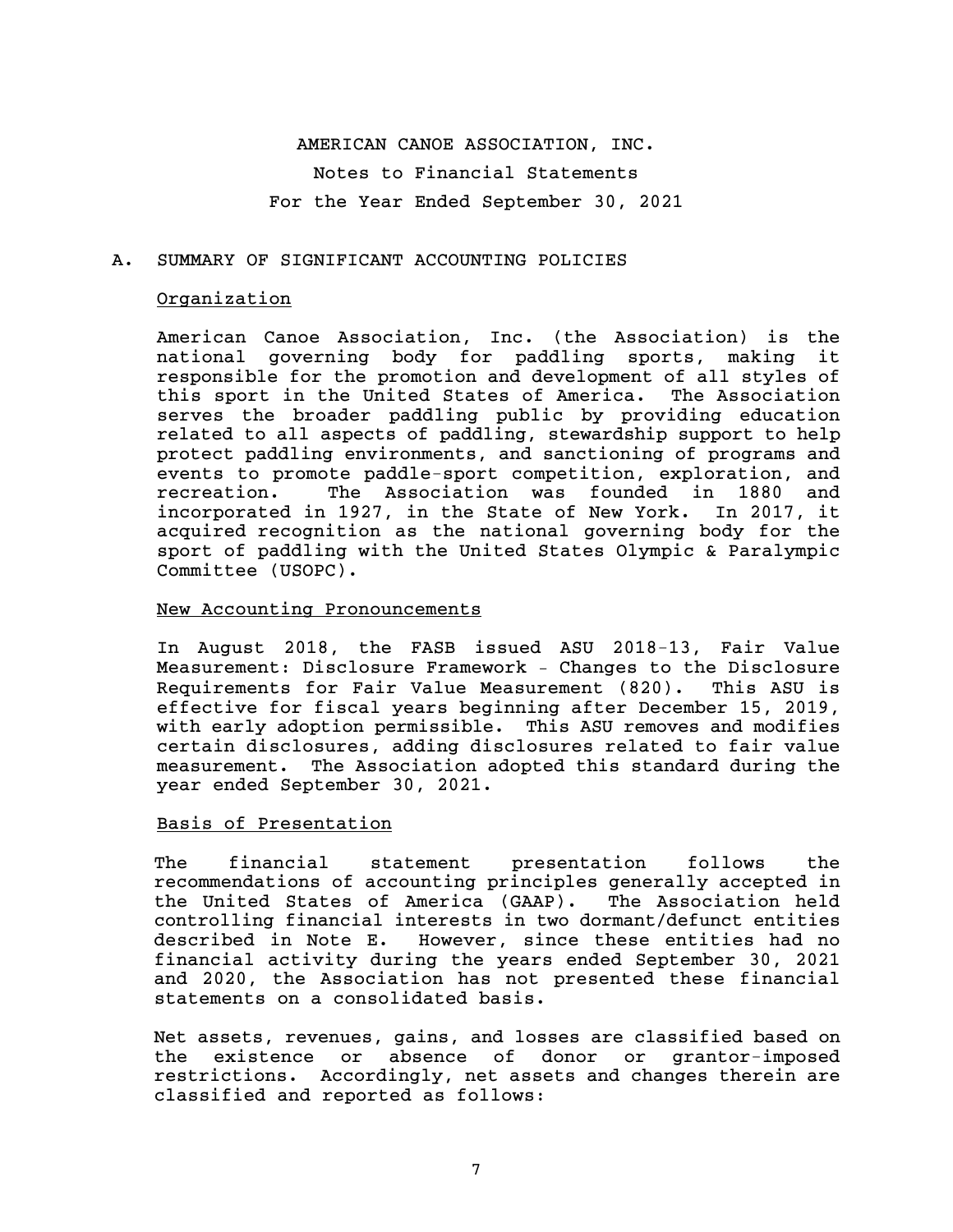- Net assets without donor restrictions: net assets that are not subject to donor-imposed restrictions and may be expended for any purpose in performing the primary objectives of the Association.
- Net assets with donor restrictions: net assets subject to stipulations imposed by donors, and grantors. Some donor restrictions are temporary in nature, such as those that will be met by the passage of time or other events specified by the donor. Other donor restrictions are perpetual in nature, whereby the donor has stipulated the funds be maintained in perpetuity. Donor-imposed restrictions are released when a restriction expires, that is, when the stipulated time has elapsed, when the stipulated purpose for which the resource was restricted has been fulfilled, or both.

#### Cash and Cash Equivalents

Cash and cash equivalents consist of the Association's checking and savings accounts.

#### Accounts Receivable

Accounts receivable are stated at the amount the Association expects to collect from balances outstanding at year-end. Based on the Association's experience with individuals and entities having outstanding balances, Management has determined that an allowance for doubtful accounts is not necessary.

#### Inventory

The Association states its inventories, using the average cost method for inventory valuation, at the lower of cost or net realizable value. Net realizable value is defined as the estimated selling price in the ordinary course of business, less reasonably predictable costs of completion, disposal, and transportation.

#### Property and Equipment

The Association capitalizes property and equipment acquisitions with an initial cost of \$1,000 or more. Assets are recorded at cost, or fair market value if donated, and depreciated using the straight-line method over estimated useful lives.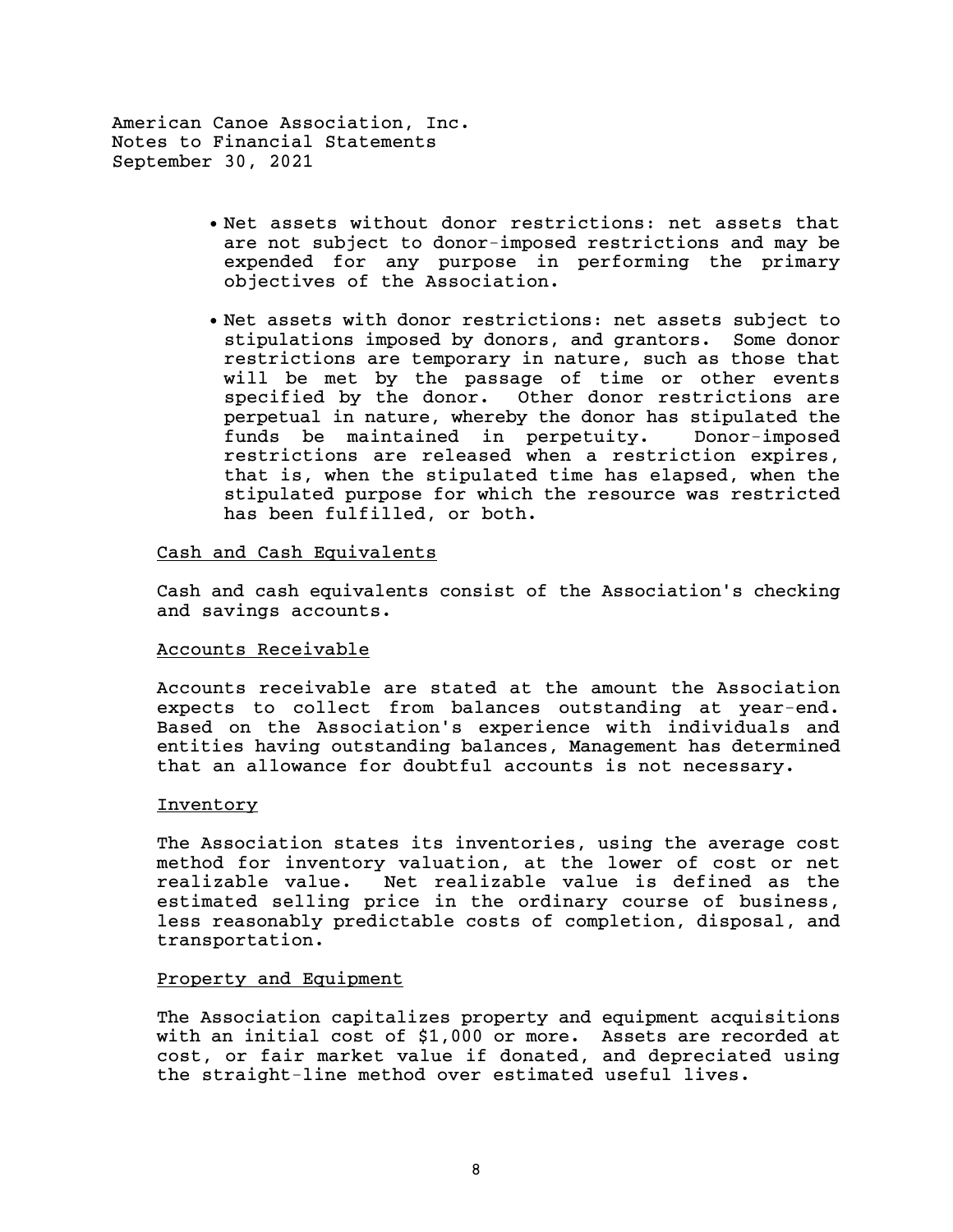#### Use of Estimates in Preparation of Financial Statements

The preparation of financial statements in conformity with accounting principles generally accepted in the United States of America requires management to make estimates and assumptions that affect the reported amounts of assets and liabilities, the disclosure of contingent liabilities, and the reported amounts of revenues and expenses. Actual results could differ from those estimates.

#### Revenue Recognition

The Association has analyzed the provisions of the FASB's ASC Topic 606, Revenue from Contracts with Customers. The Association's revenue recognition policies are as follows:

- Grant revenue The Association receives grants from the USOPC and the United States Coast Guard to support its High-Performance program and other initiatives related to the Association's exempt purpose. The Association assesses grants to determine if an exchange transaction exists. If so, revenue is recognized upon substantially satisfying the performance obligations under such exchange transactions. Grants that are considered nonexchange transactions without donor-imposed restrictions are reported as increases in net assets without donor restrictions as the associated barriers are overcome, which generally is as allowable expenditures under such agreements are incurred. The Association has elected a policy to report awards where the condition and restriction are met in the same reporting period within net assets without donor restrictions.
- Membership registrations Membership registration revenue is recognized in an amount that reflects the consideration that the Association is entitled to in exchange for renewing memberships. Registrations are recognized as revenue upon a member's registration or renewal. Amounts collected on members' registrations are not refundable.
- Program income Program income, including income from Camp Sebago, contains a specific delivery element, and revenue is recognized at a single point in time when ownership, risks, and rewards transfer. Revenue is recognized when events are successfully conducted.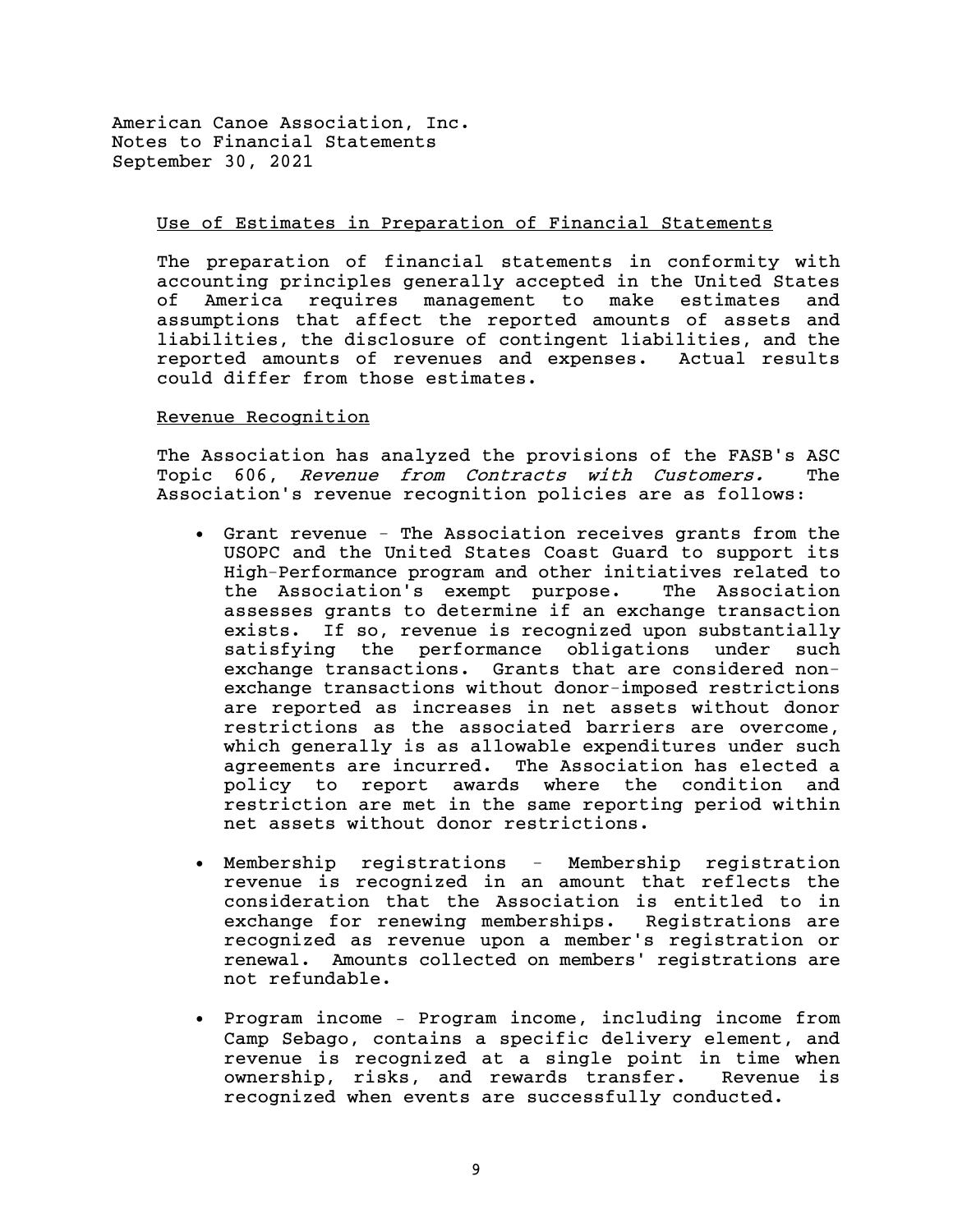> • Merchandise sales – Merchandise sales income contains a single delivery element, and revenue is recognized at a single point in time when ownership, risks, and rewards transfer. Revenue is recognized when sales occur.

#### Contributions

Gifts of cash and other assets are reported as restricted support if they are received with donor stipulations that limit the use of donated assets. However, restricted contributions are reported as an increase in net assets without donor restrictions if the restriction is satisfied in the same reporting period in which the support is recognized. When a restriction expires, that is, when a stipulated time restriction ends or a purpose restriction is accomplished, net assets with donor restrictions - temporary in nature, are reclassified to net assets without donor restrictions and reported in the statement of activities as satisfied program restrictions. Conditional promises to give, including government grants, are recognized when the conditions are substantially satisfied.

#### Donated Services

Many volunteers have donated significant amounts of their time to the Association; these donated services are not reflected in the financial statements since these services do not meet the criteria for recognition as contributed services under generally accepted accounting principles.

#### Functional Expenses

The costs of providing various programs and other activities have been presented on a functional basis. Accordingly, certain costs have been allocated among the programs and supporting services benefited. Personnel expenses are allocated on the basis of estimates of time and effort spent by personnel in the various program and supporting services made by the Association's management.

#### Income Tax

The Association qualifies as a tax-exempt organization under Section  $501(c)(3)$  of the Internal Revenue Code and, accordingly, is not subject to federal income tax. Accordingly, no income tax provision has been recorded. The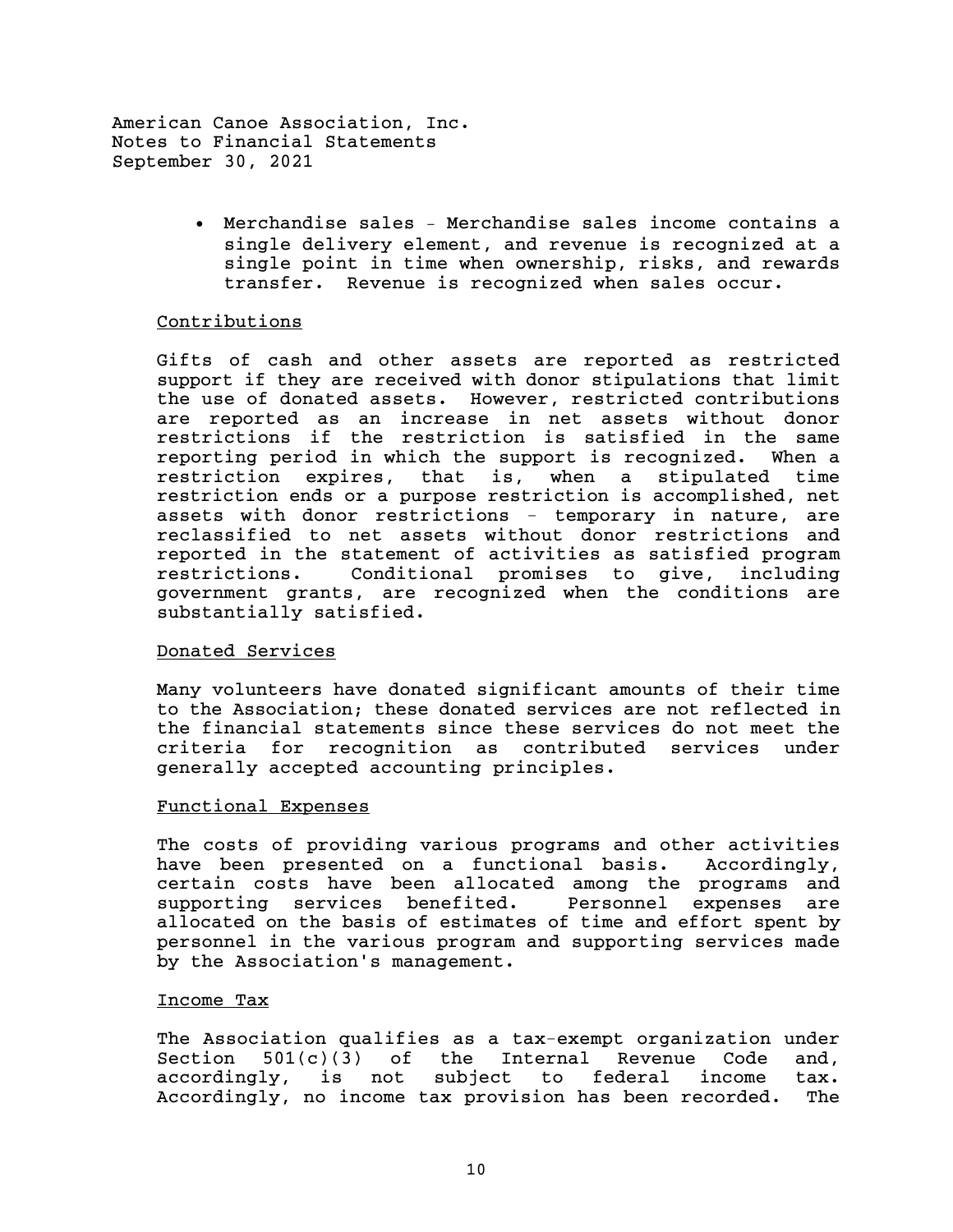> Association's Form 990, Return of Organization Exempt from Income Tax, is subject to examination by various taxing authorities, generally for three years after the date of filing. Management of the Association believes that it does not have any uncertain tax positions that are material to the financial statements.

#### Supplemental Cash Flow Information

During the year ended September 30, 2021, the Association did not pay any income taxes; the Association paid \$3,818 and \$3,594 of interest during the years ended September 30, 2021 and 2020, respectively.

#### Prior-Year Comparisons

The financial statements include certain prior-year summarized comparative information in total but not by net asset activity nor by natural classification of expenses. Such information does not include sufficient detail to constitute a presentation in conformity with accounting principles generally accepted in the United States of America. Accordingly, such information should be read in conjunction with the Association's financial statements for the year ended September 30, 2020, from which the summarized information was derived.

#### Date of Management's Review

In preparing the financial statements, the Association has evaluated events and transactions for potential recognition or disclosure through December 23, 2021, the date that the financial statements were available to be issued.

#### B. AVAILABLE RESOURCES AND LIQUIDITY

The Association regularly monitors liquidity required to meet its operating needs and other contractual commitments. The Association has cash and cash equivalents as a current source of liquidity at its disposal.

The Association operates under an approved budget and anticipates collecting sufficient revenue in the future to cover general expenditures over the next 12 months not covered by donor-restricted resources or by planned liquidation of investments.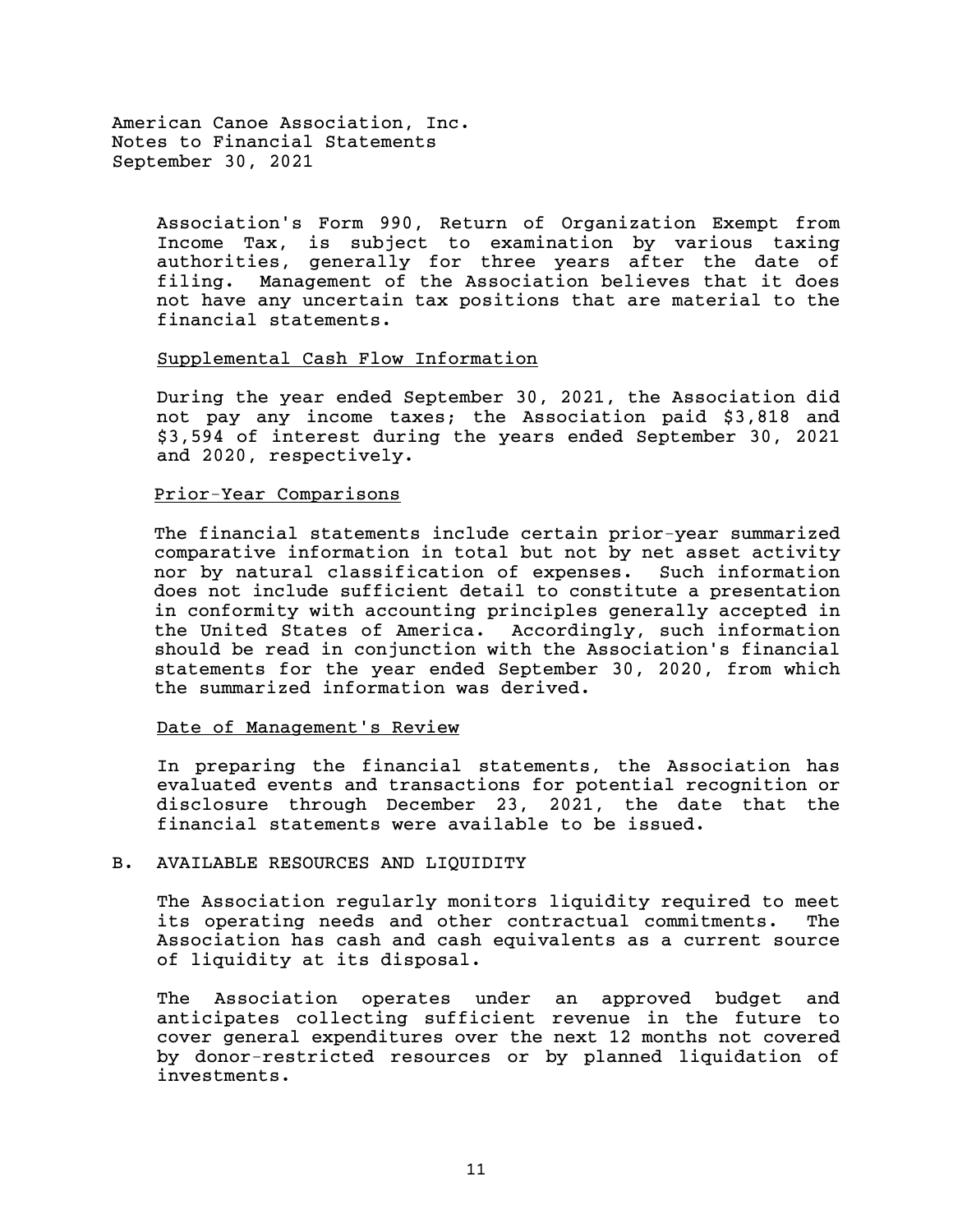> As of September 30, 2021 and 2020, the following financial assets could readily be made available within one year of the balance sheet date to meet general expenditures:

|                                                  | 2021                  | 2020           |
|--------------------------------------------------|-----------------------|----------------|
| Cash and cash equivalents<br>Accounts Receivable | \$1,022,839<br>28,783 | 768,239<br>708 |
| Total                                            | \$1.051.622           | 768.947        |

As of September 30, 2021 and 2020, the Association also has investments of \$163,677 and \$124,108, respectively. Of these amounts, the Board has designated \$148,777 and \$112,810 for certain purposes (Note F) as of September 30, 2021 and 2020, respectively. Also, the Association had restricted net assets of \$314,101 and \$282,178 that were temporarily restricted (Note G). Although the Association does not intend to liquidate the investments in the next 12 months, the remaining funds are available, at the Board's discretion, if necessary.

C. FAIR MARKET VALUE

GAAP establishes a fair value hierarchy that prioritizes the inputs to valuation techniques used to measure fair value. The hierarchy gives the highest priority to unadjusted quoted prices in active markets for identical assets or liabilities (Level 1 measurements) and the lowest priority to measurements involving significant unobservable inputs (Level 3 measurements).

The three levels of fair value hierarchy are as follows:

- Level 1 inputs are quoted prices (unadjusted) in active markets for identical assets or liabilities that the Association have the ability to access at the measurement date.
- Level 2 inputs are inputs other than quoted prices included within Level 1 that are observable for the asset or liability, either directly or indirectly.
- Level 3 inputs are unobservable inputs for the asset or liability.

The level in the fair value hierarchy within which a fair measurement in its entirety falls is based on the lowest level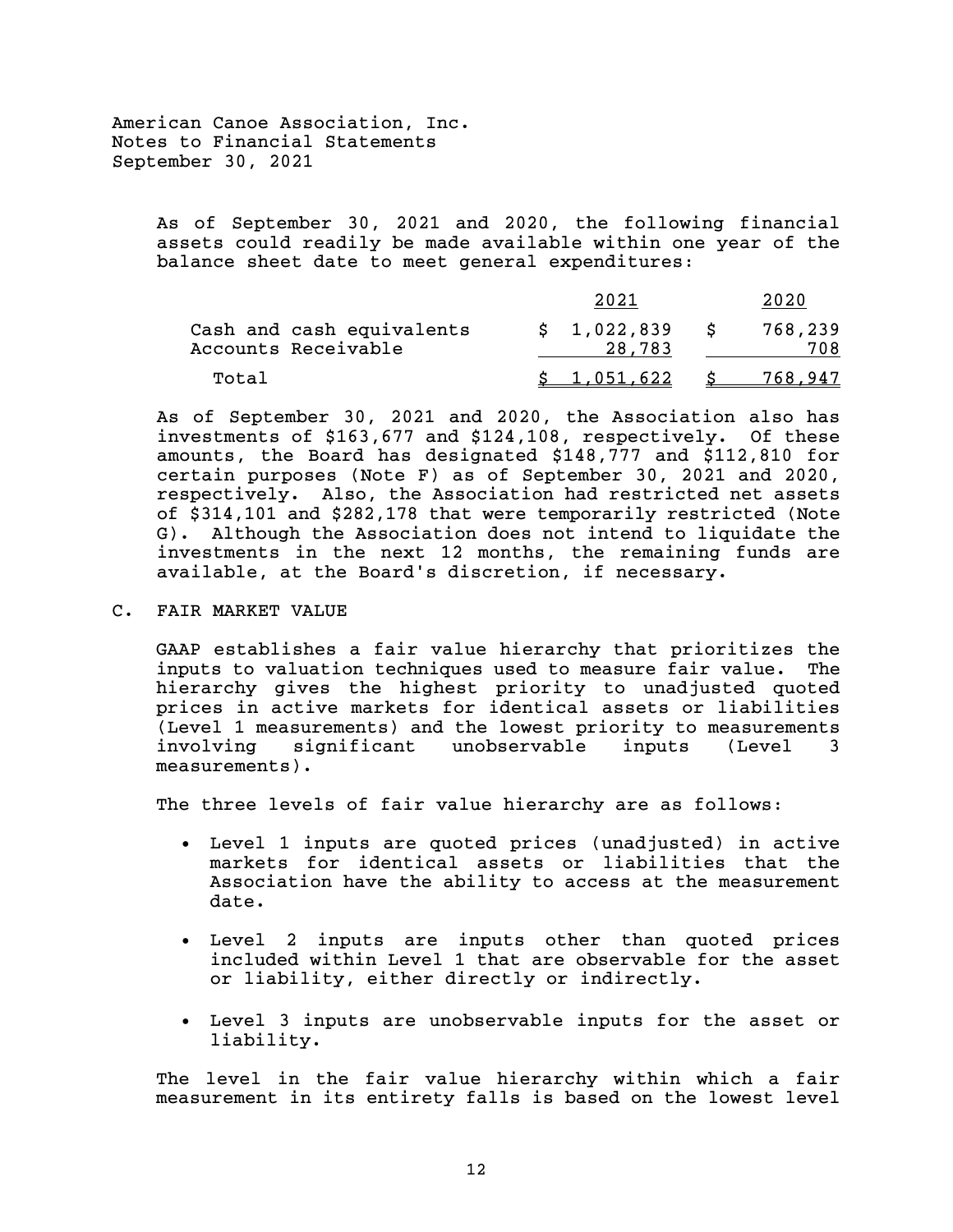> input that is significant to the fair value measurement in its entirety.

> The Association's investment in the United States Olympic Endowment (USOE) portfolio is valued at fair value using the net asset value of the portfolio provided by the USOE. The Association's investment in this portfolio is classified as Level 2.

> The Association may request partial withdrawals (including allocation gains and interest once allocations are approved) following a 30-day notification period. The Association may request full liquidation of its investments with the USOE effective at the end of any calendar month upon the giving of at least 90-days written notice or upon shorter notice acceptable to the USOE if the USOE determines that adequate liquidity exists in the portfolio to permit early termination.

> The USOE portfolio contains certain alternative investments. The Endowment's alternative investments, including investments held solely as agent, for the Association, consist of hedge equity funds, limited partnerships, real estate funds, private equity funds, bond fund trusts, and fund of funds. Collectively, the managers of alternative investments invest in a variety of securities including, but not limited to, foreign and domestic publicly traded equity and debt securities, foreign and domestic fixed income investments, domestic commercial and residential real estate, options, warrants, derivatives, and contracts. When available, fair value is based on the last sale price for securities listed on national exchanges. For securities not listed on national exchanges, fair value is determined at the last bid or asking price depending on the long or short position of the security. Investments for which quotations are not available are valued at an estimated fair value by the fund managers using various models, comparisons, and assumptions. Consideration is given to several factors, including the type of investment, risks, marketability, restrictions on disposition, quotations from other market participants and values of similar investments.

> There was no significant change to the valuation methodologies used during the year.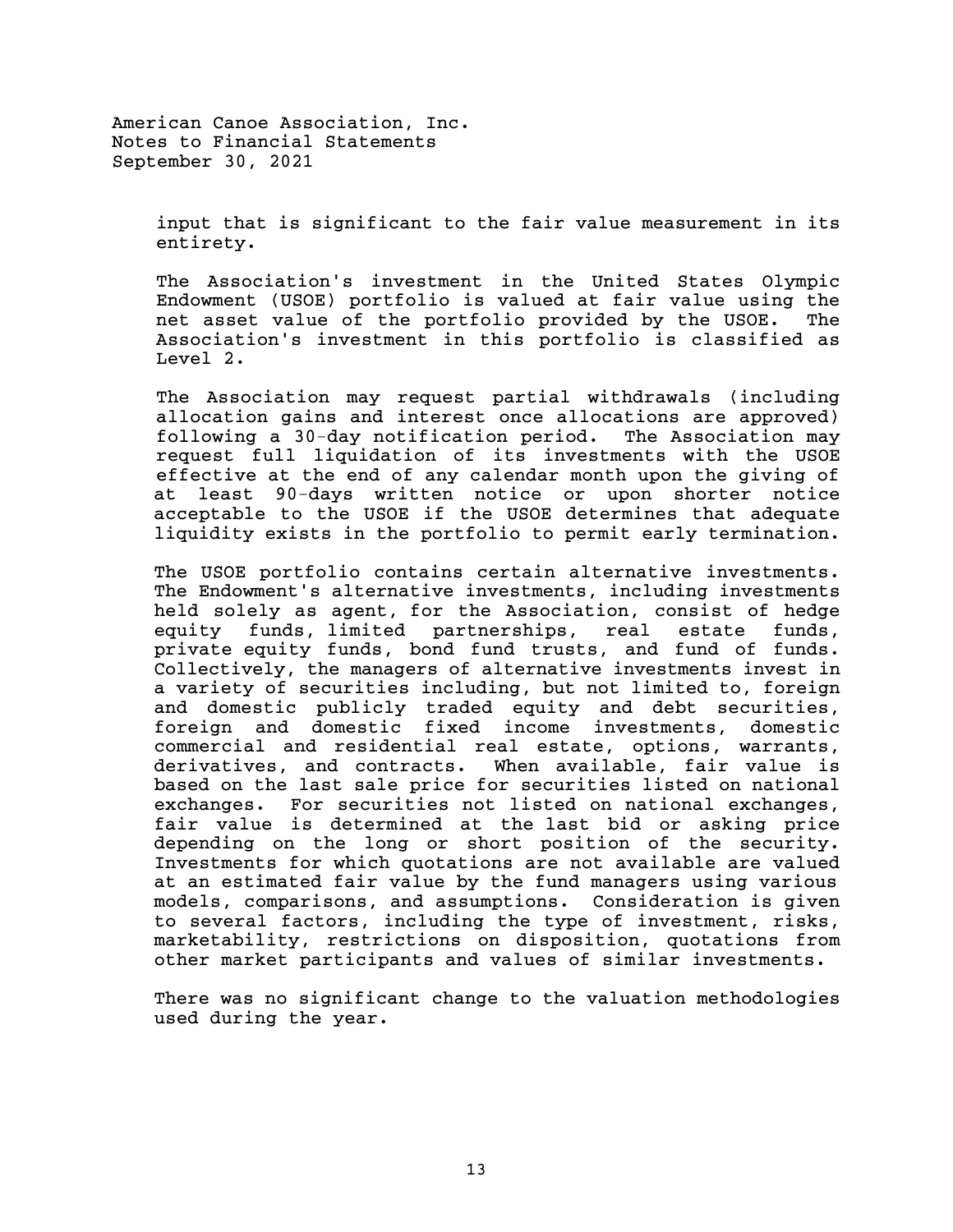> The following table presents assets that are measured at fair value on a recurring basis at September 30, 2021 and 2020:

|                                           | Assets at Fair Value as of September 30, 2021 |         |         |       |
|-------------------------------------------|-----------------------------------------------|---------|---------|-------|
|                                           | Level 1                                       | Level 2 | Level 3 | Total |
| USOE pooled funds $$ 163,677$ $$ 163,677$ |                                               |         |         |       |

Assets at Fair Value as of September 30, 2020

| Level 1               | Level 2 | Level 3                                    | Total |
|-----------------------|---------|--------------------------------------------|-------|
| USOE pooled funds $$$ |         | $\frac{124.108}{5}$ \$ $\frac{124.108}{5}$ |       |

Due to the level of risk associated with certain investment securities, it is at least reasonably possible that changes in the values of investments will occur in the near term and that such changes could materially affect the recorded amount of investments in the Association's financial statements. Allocation of the USOE investment pool to the Association consisted of the following at September 30, 2021:

| Alternative investments | 39.41%  |
|-------------------------|---------|
| Domestic equities       | 26.80   |
| International equities  | 15.71   |
| Domestic bonds          | 15.38   |
| Cash & cash equivalents | 2.70    |
|                         | 100.00% |

#### D. SUGAR ISLAND - LAND AND BUILDING

In 1901, the Association was granted possession of eight islands located in the St. Lawrence river in Canada. In 2009, a Canadian court concluded that the Association was the sole and absolute owner in fee simple of these islands. Upon receiving that court's conclusion, the Association recognized this land based on the value assessed by the Canadian authorities, \$1,300,000.

Additionally, the Association received a donation of land located in Fredericksburg, Virginia, several years ago. The land was recorded at fair market value of \$345,000 when received. Any decisions related to the use or disposal of this land require two-thirds of the Board members' vote.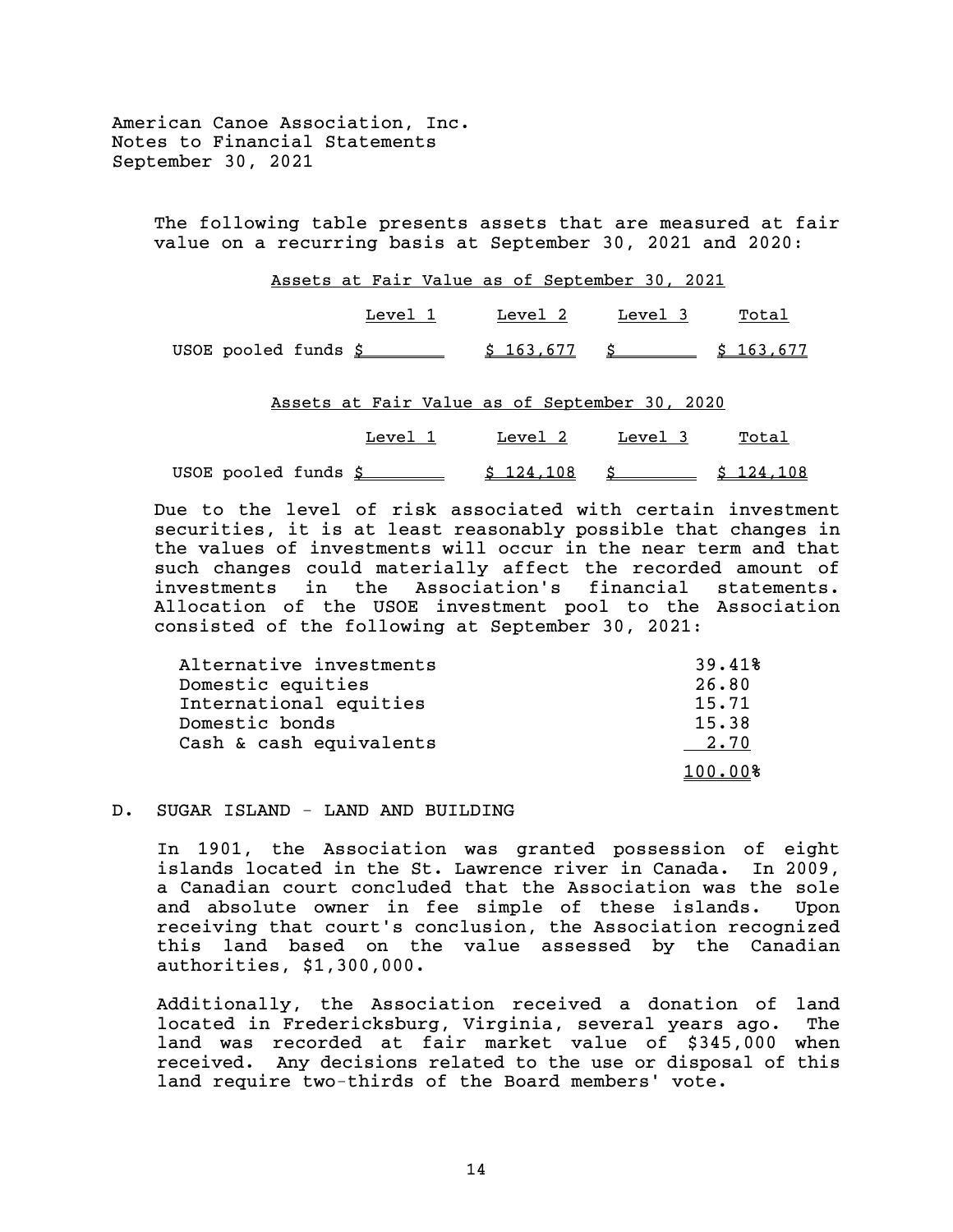#### E. RELATED PARTIES

The USOPC provided grant revenue of \$339,097 to the Association for the year ended September 30, 2021. Of this grant funding, the Association has recorded a receivable of \$21,874 as of September 30, 2021. As of September 30, 2021, \$74,390 of the USOPC grants were deferred for future recognition. The Association is economically dependent on support from the USOPC to sustain its operations at current levels.

The Association was an 83.3% shareholder of Paddlesport Publishing, Inc. (PPI), a separate for-profit corporation. This corporation is dormant and is no longer active in business. All investments and amounts advanced to PPI by the Association have been written-off, and PPI does not have any realizable assets at this time. No accounts payables or other liabilities of PPI are reflected on these financial statements, as they are not expected to be paid.

During the year ended September 30, 2015, the Association entered into an operating agreement to form Outdoor Surety Services, LLC (OSS), along with its former CEO who owned 1% of the entity. The Association owned the other 99% of OSS. This entity was dormant/defunct as of September 30, 2017, and had no reportable financial activity during the years ended September 30, 2021 and 2020.

#### F. NET ASSETS WITHOUT DONOR RESTRICTIONS: BOARD DESIGNATED

The Association's Board of Directors has identified certain purposes for designated funds. Board designated net assets are available for the following areas:

|                     | 2021      | 2020      |
|---------------------|-----------|-----------|
| ACA Olympic Fund    | \$148,777 | \$112,810 |
| Fredericksburg land | 345,000   | 345,000   |
| Total               | S 493,777 | \$457.810 |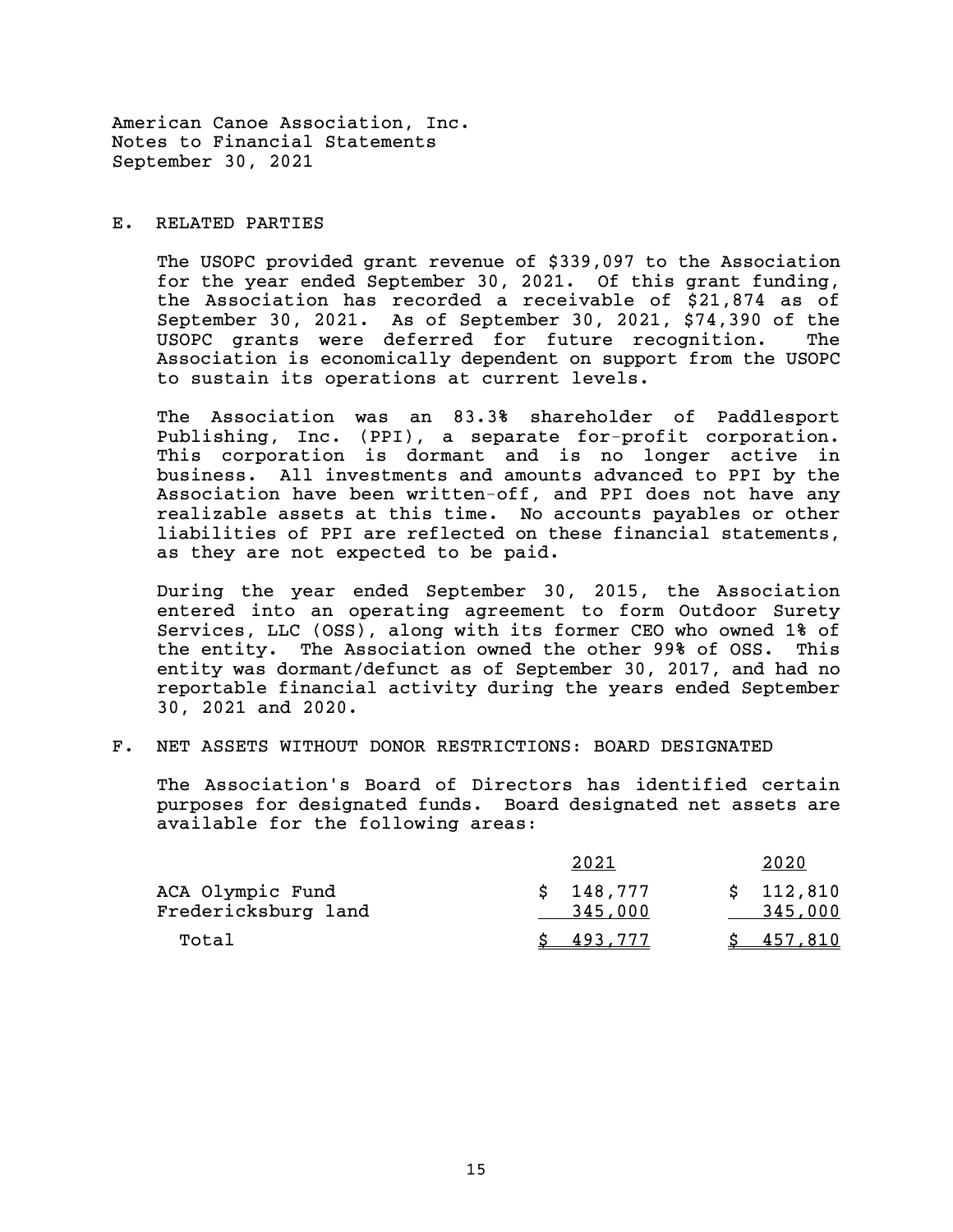#### G. NET ASSETS WITH DONOR RESTRICTIONS: TEMPORARY IN NATURE

Temporarily restricted net assets are available for the following purpose as of September 30, 2021 and 2020:

|                                                                                                       | 2021                                           | 2020                                           |
|-------------------------------------------------------------------------------------------------------|------------------------------------------------|------------------------------------------------|
| Club Development Program<br>Slalom programs<br>Other programs<br>Leadership programs<br>Special grant | 150,000<br>93,595<br>48,254<br>14,900<br>7,352 | 150,000<br>84,742<br>28,786<br>11,298<br>7,352 |
| Total                                                                                                 | <u>314,101</u>                                 | 282,178                                        |

During the years ended September 30, 2021 and 2020, temporary restrictions were released for the following purposes:

|                | 2021     | 2020   |
|----------------|----------|--------|
| Other programs | \$16,491 | 44,693 |

#### H. NOTE PAYABLE

The Association entered into a Promissory Note Agreement with a commercial bank in August 2008, for a line of credit with a ceiling of \$350,000. The Association initially borrowed<br>approximately \$240,000. In July 2011, the note was In July 2011, the note was restructured under a Forbearance Agreement, whereby the Association would make monthly principal and interest payments totaling \$2,200. Interest accrues on the outstanding balance at a rate of 4.25% per annum.

The forbearance agreement terminated May 1, 2013. However, the Association continues to make principal and interest payments under the same terms; no formal renewal of the agreement has been reached as of the date of these financial statements. The note is secured by all of the Association's personal property.

#### I. LEASE COMMITMENT

The Association leases office space under an agreement through November 30, 2021. The office space lease requires monthly payments of \$2,372 between January through June 2018, and \$3,732 beginning July 2018 through December 31, 2020. The Association's most recent agreement for office space requires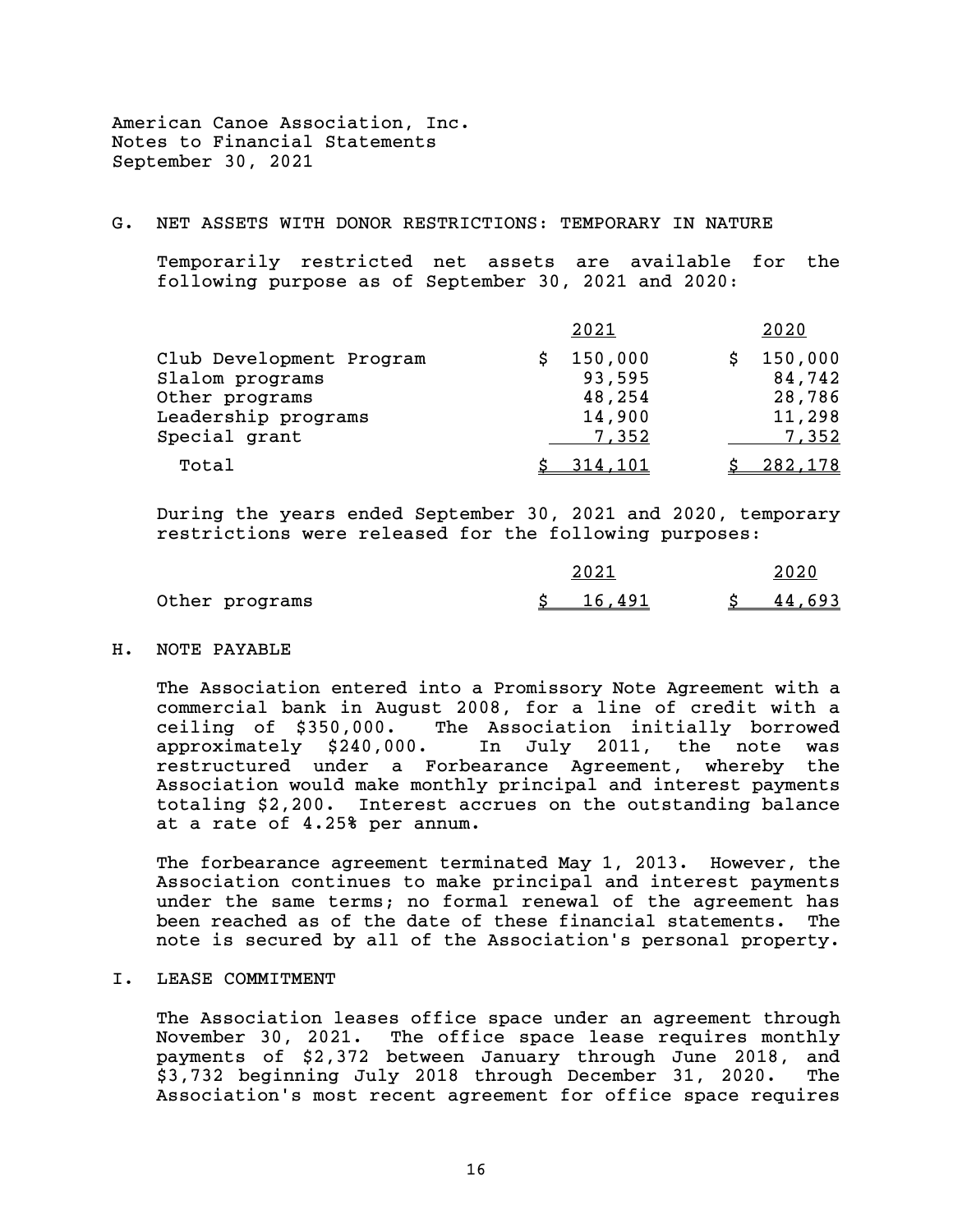> payments of \$1,500 per month from December 1, 2020, through November 30, 2021. As of November 30, 2021, the Association is paying the lease on a month-to-month basis.

> The Association also leases certain camp areas, namely Camp Sebago, on a 10-year lease and certain office equipment. For the years ended September 30, 2021 and 2020, rent expense was \$34,861 and \$49,630, respectively.

> Future minimum lease payments for the years ending September 30 are as follows:

| 2022 | 19,543 |
|------|--------|
| 2023 | 16,543 |
| 2024 | 12,150 |
| 2025 | 12,150 |
| 2026 | 12,150 |
| 2027 | 12,150 |

#### J. PENSION PLAN

The Association sponsors a  $401(k)$  plan (the Plan) for the benefit of its employees. Employees may defer a portion of their salary into the Plan, up to the statutory limit. The Association currently does not match or contribute to the Plan.

#### K. COVID-19 PANDEMIC

In March 2020, the World Health Organization declared a pandemic related to the fast-spreading COVID-19 virus. As a result of the global attention and concern arising from this disease, many event organizers have taken measures that are considered appropriate responses to limit the spread of the disease such as postponing events, including the 2020 Olympics and Paralympics. Impacts to the Association included disruptions or restrictions on the Association's ability to perform services and/or conduct events, which impeded its ability to secure sponsorships and other funding.

In April 2020, the Association acquired a federal loan in the amount of \$95,200 pursuant to the Paycheck Protection Program (the "PPP") under Division A, Title I of the CARES Act, which was enacted March 27, 2020, further amended by the Paycheck Protection Program Flexibility Act. The PPP provides loans to qualifying businesses for amounts up to two months of the